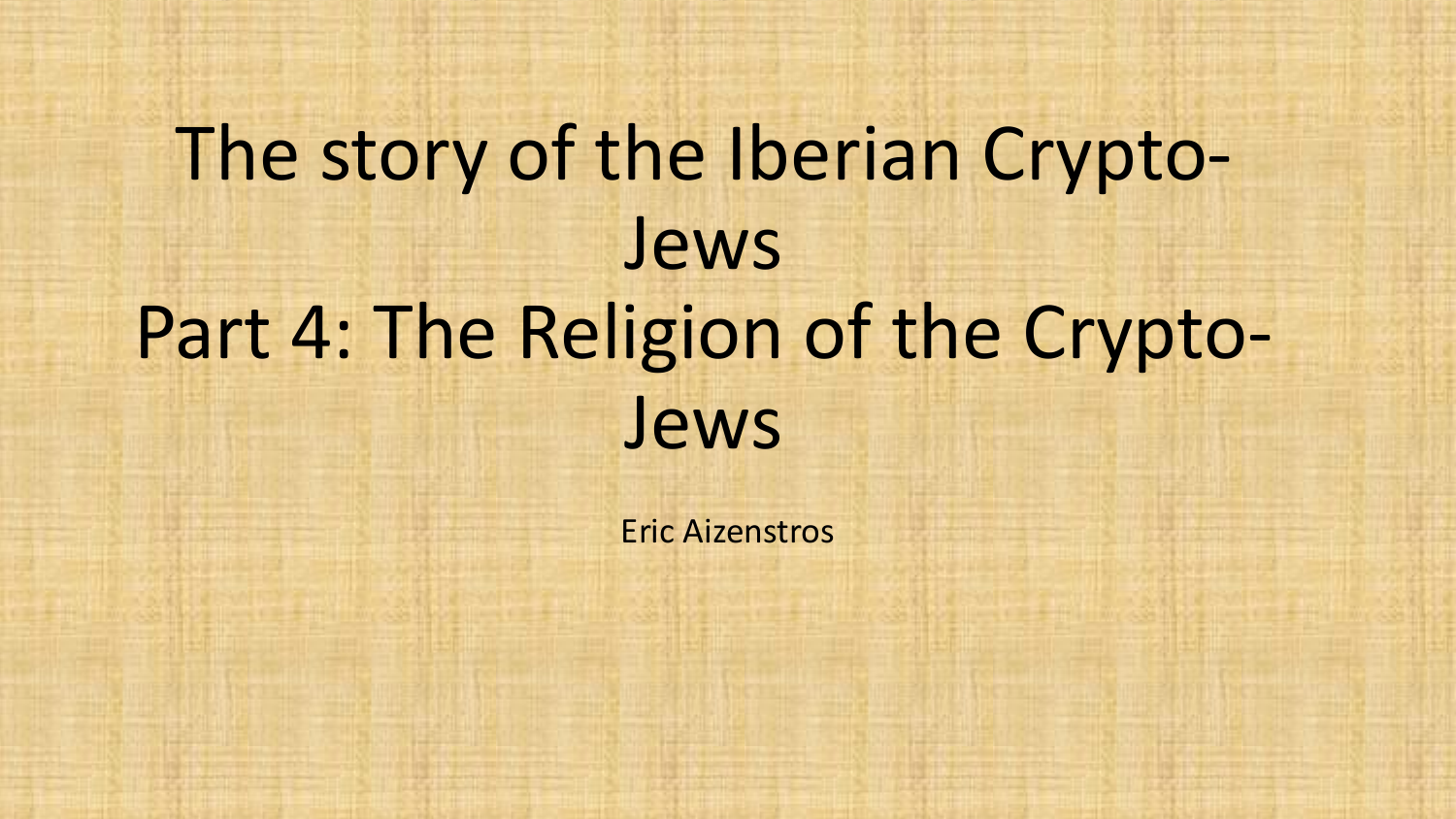# The Story So Far

- Our first week, we reviewed the possibilities for the origins of the Sepharadim.
- Our second week, we reviewed the "Golden Age" of Sephardic Jewry.
- Last week, we reviewed the decline of Sephardic Jewry until the expulsion in 1492.
- This week, we will review the story of those Jews who stayed behind and those who made it to Latin America.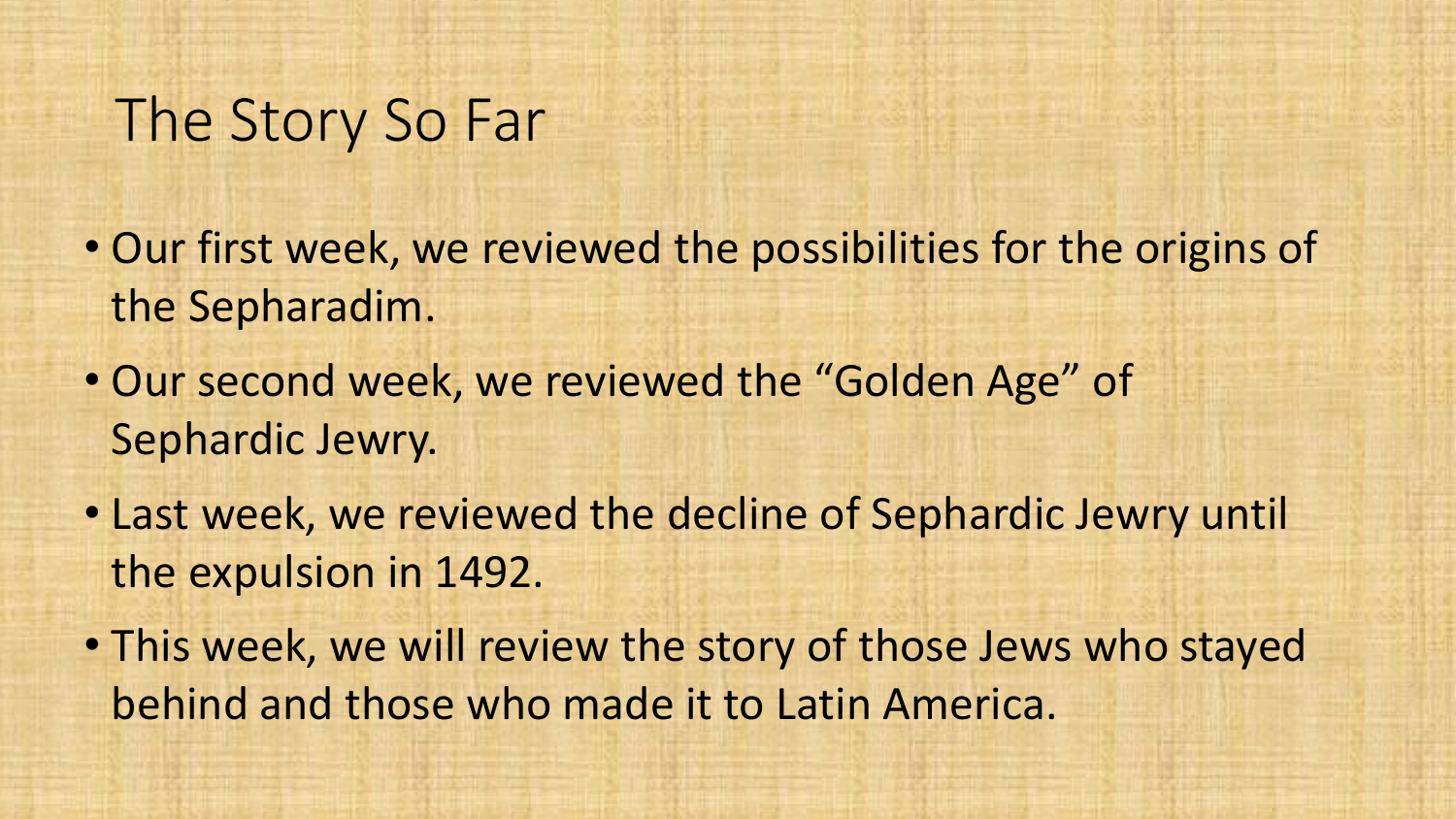# A side note

*My presentations will not contain references to aid with aesthetics, but I will make a written account available at some stage. It will be my telling of the story, but in more detail than covered in the presentations and will contain references.*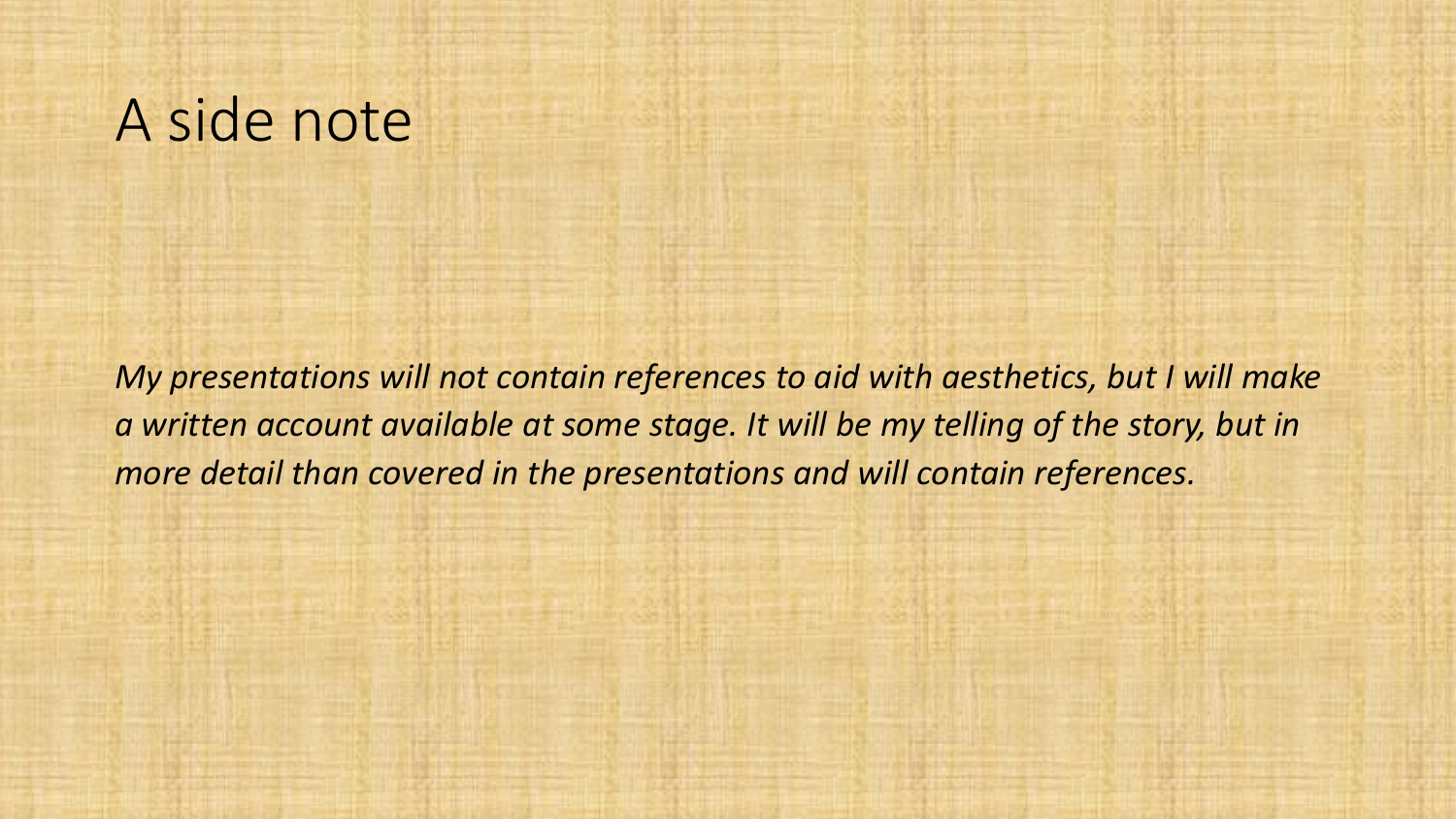# The numbers

- Population of Spain 1492: 7,000,000
- Jews in Spain (who were expelled) in 1492: 100,000
- Conversos in Spain: Just over 200,000
- Jews in Portugal: 20,000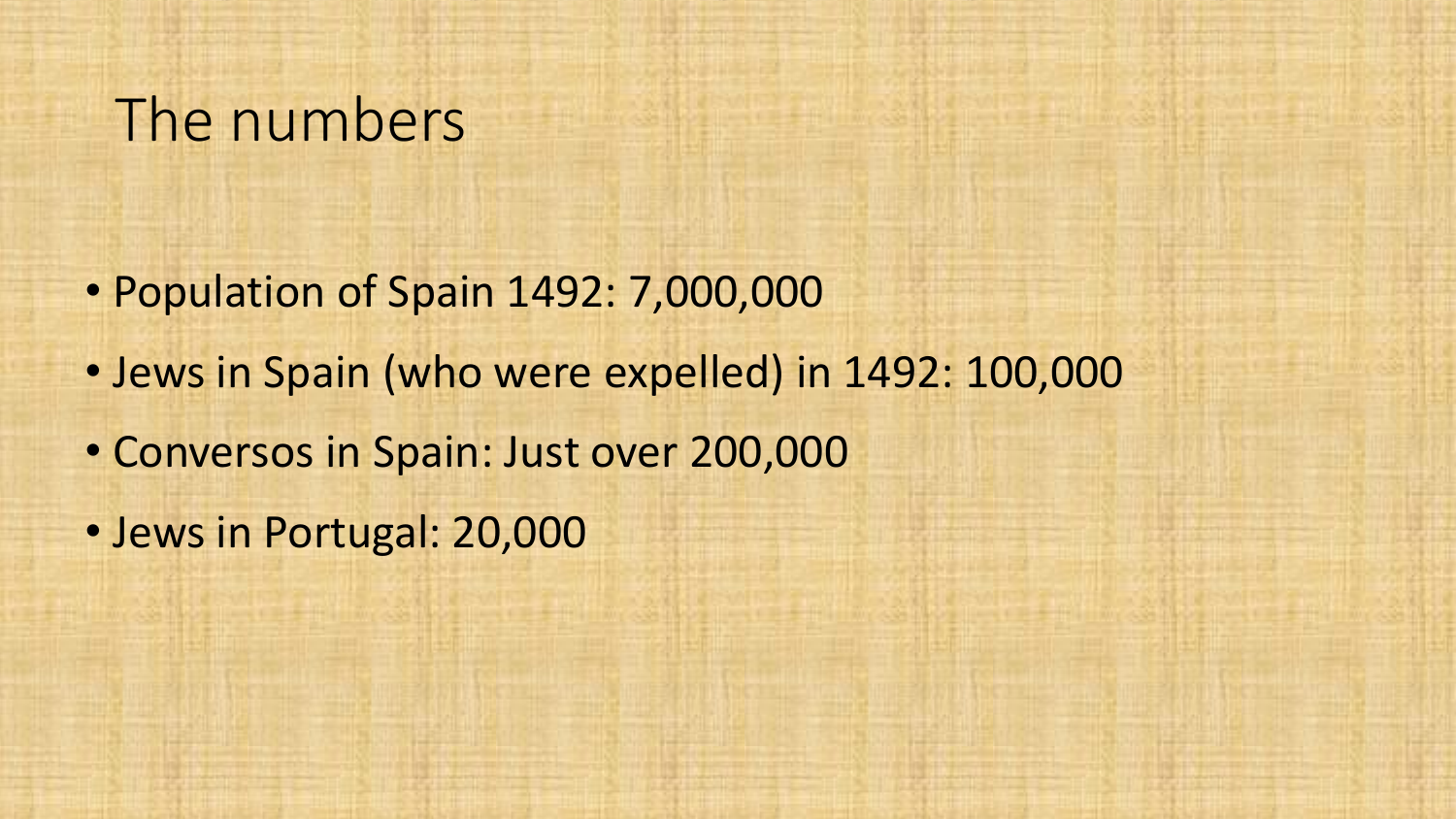# Where did Jews go?

- Many went to Portugal.
- Others went to other parts of the Mediterranean (North Africa, Italy, Greece, Ottoman Empire). Also went to France and Holland.
- They were quite unwelcome in Morocco, but made quite welcome in the Ottoman Empire and Holland.
	- "You venture to call Ferdinand a wise ruler?...he who impoverishes his country and enriches mine."-attributed to the Ottoman Sultan Bayezid II.
- Definition of "Sepharadi," starts to evolve.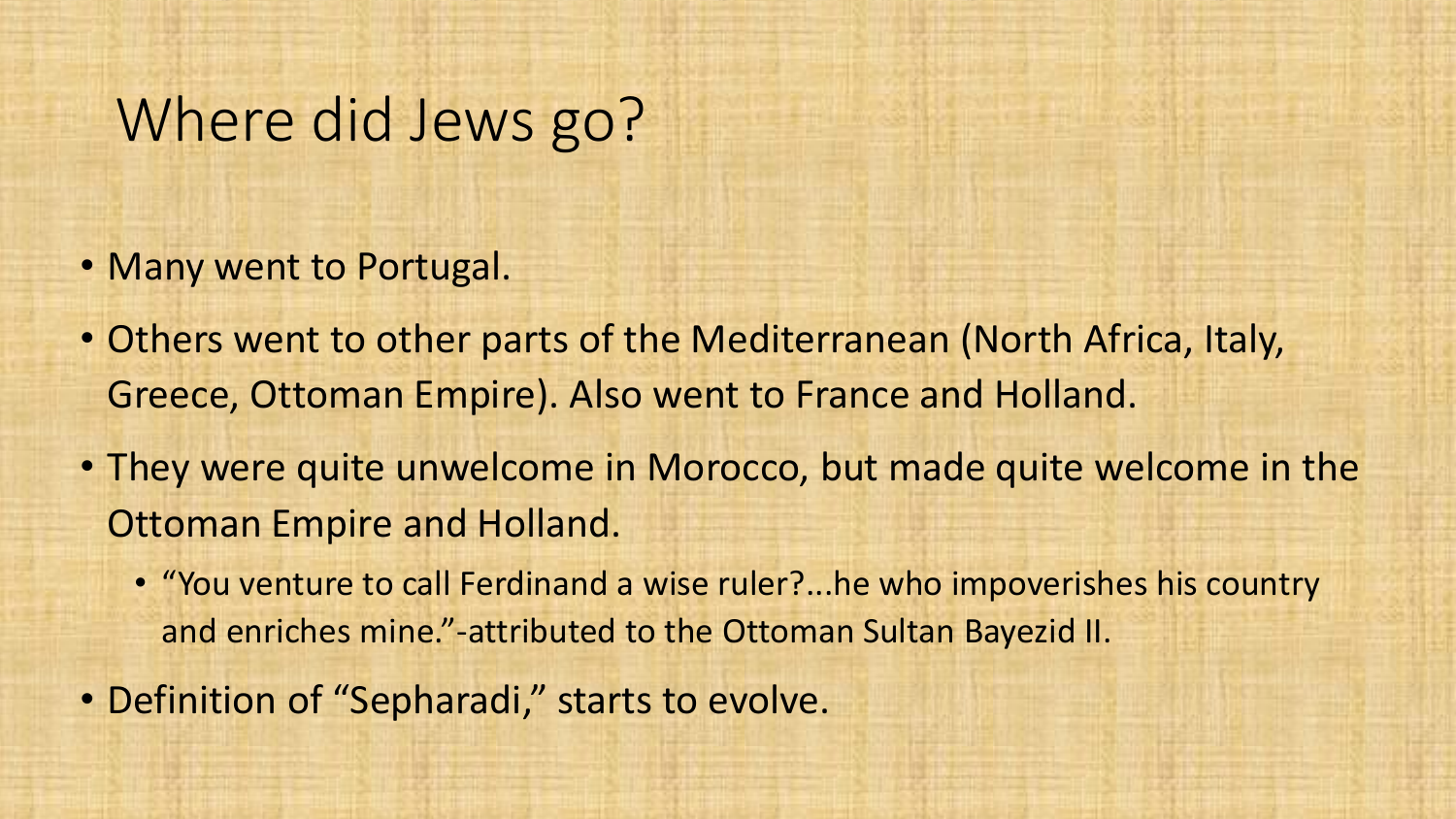# The situation in Portugal

- Portugal didn't experience the Inquisition and persecutions like Spain did so far.
- Almost no conversos in 1492, but very small Jewish community.
- From 1492-1497, wavering degrees of tolerance, then forced conversions or expulsion in 1497 - "Anusim."
- "Cristao Novos" (New Christians) were not officially persecuted until the Portuguese Inquisition started in 1536.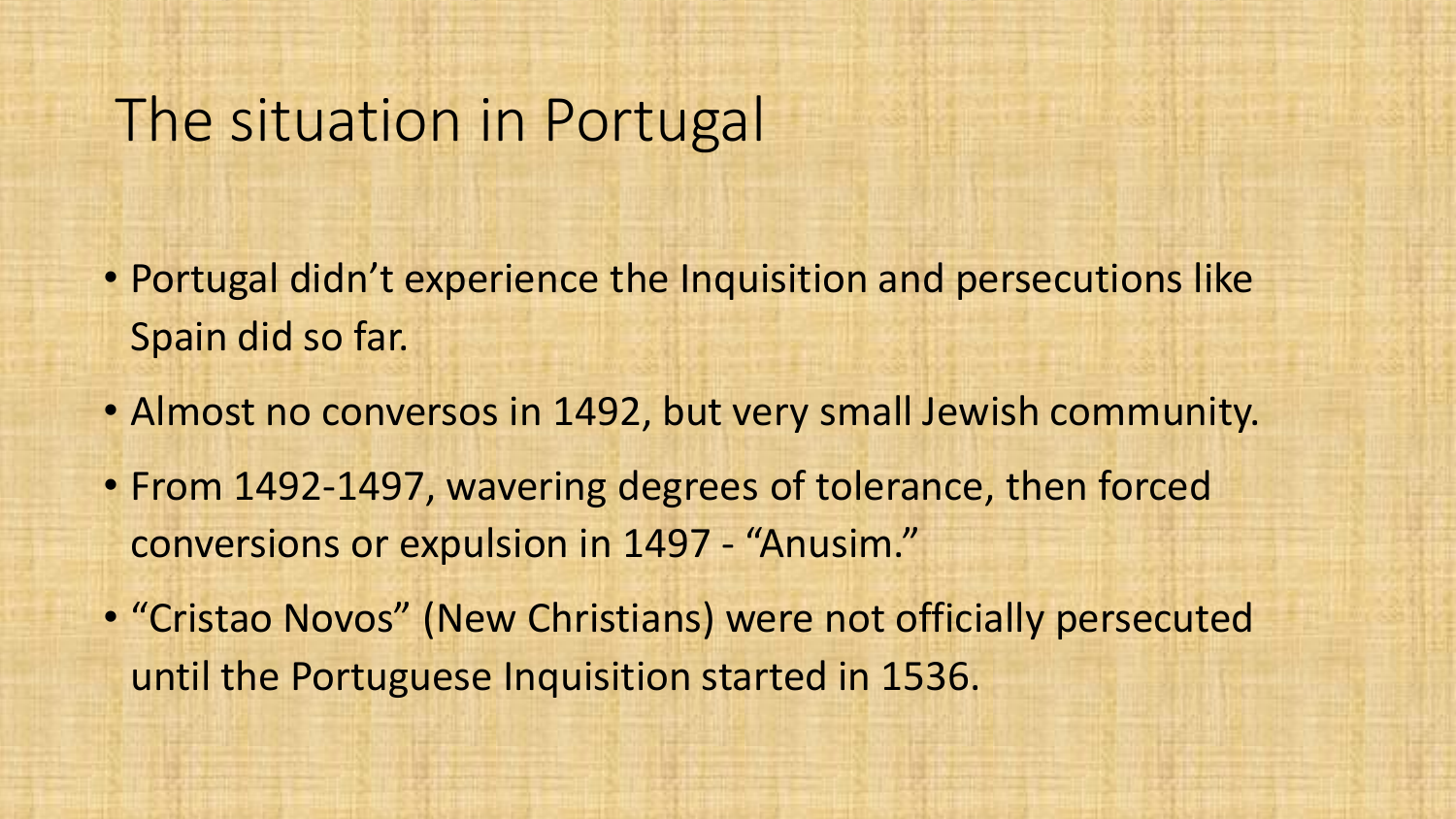# Environment of fear

- After 1492, the only acceptable religion in Spain was Catholicism.
- Conversos were the main target of the Inquisition for first 50 years, (then Lutherans, witches, etc).
- Most of them tried to assimilate.
- People had difficulty even trusting their families.
- Two main categories of people were willing to take the risk:
	- "Passive Judaizers:" Omitting Christian practice.
	- "Active Judaizers:" Adopting Jewish practice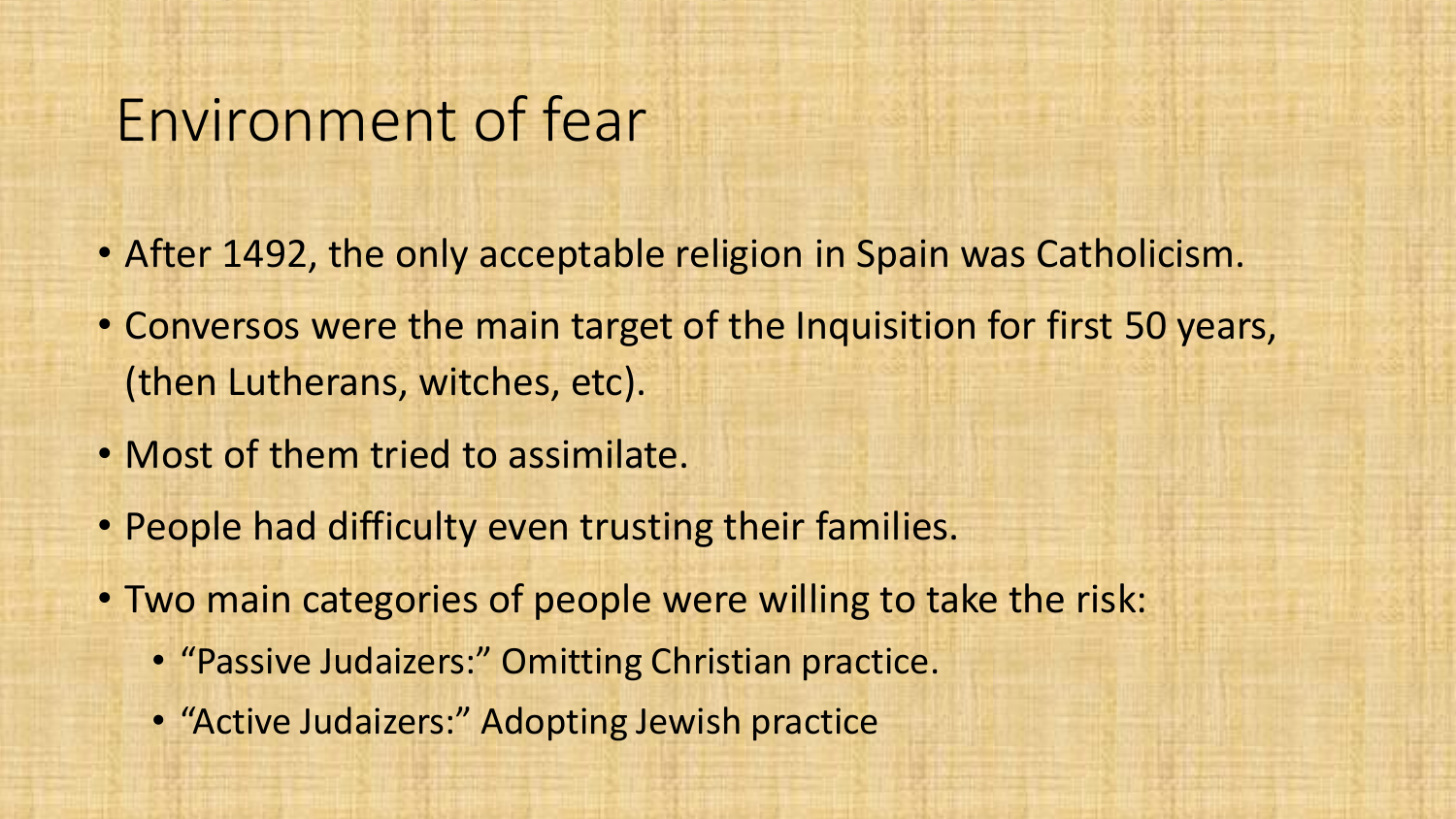# Crypto-Judaism in Spain

- Some observance of Sabbath, festivals, fasts, kosher was common.
- More overt observances such as Sukkot were quickly shut down.
- Jewish literacy quickly diminished-no books, no rabbis.
- Loss of Jewish calendar meant times for festivals changed.
- Inquisition activity remained strongest in Spain.
- The movement quickly declined in Spain by mid 1500s, but persisted in Portugal in significant amounts until 1700s (and even present day).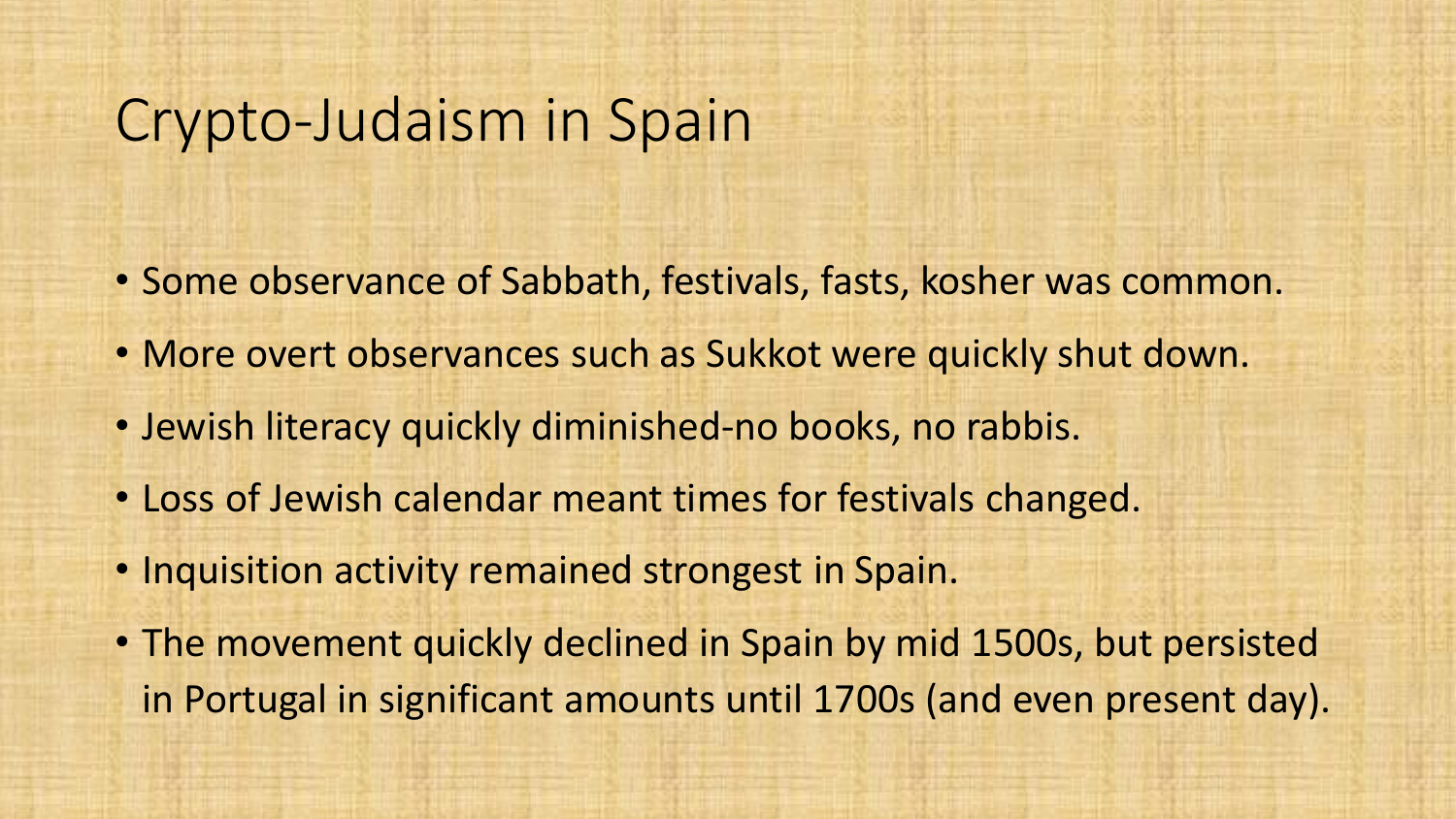# Crypto-Judaism in Spain

#### • Difficulties:

- Persecution Inquisition.
- Lack of knowledge no books, no teachers, fading memory.
- Poor community cohesion Judaism is communal, not individual.

#### • Why didn't it die completely?

- The Tanach was available.
- The Edicts of Grace detailed very specific Jewish practices, which Crypto-Jews were able to learn from.
- Tenacity and perseverance from these Crypto-Jews.
- Divine intervention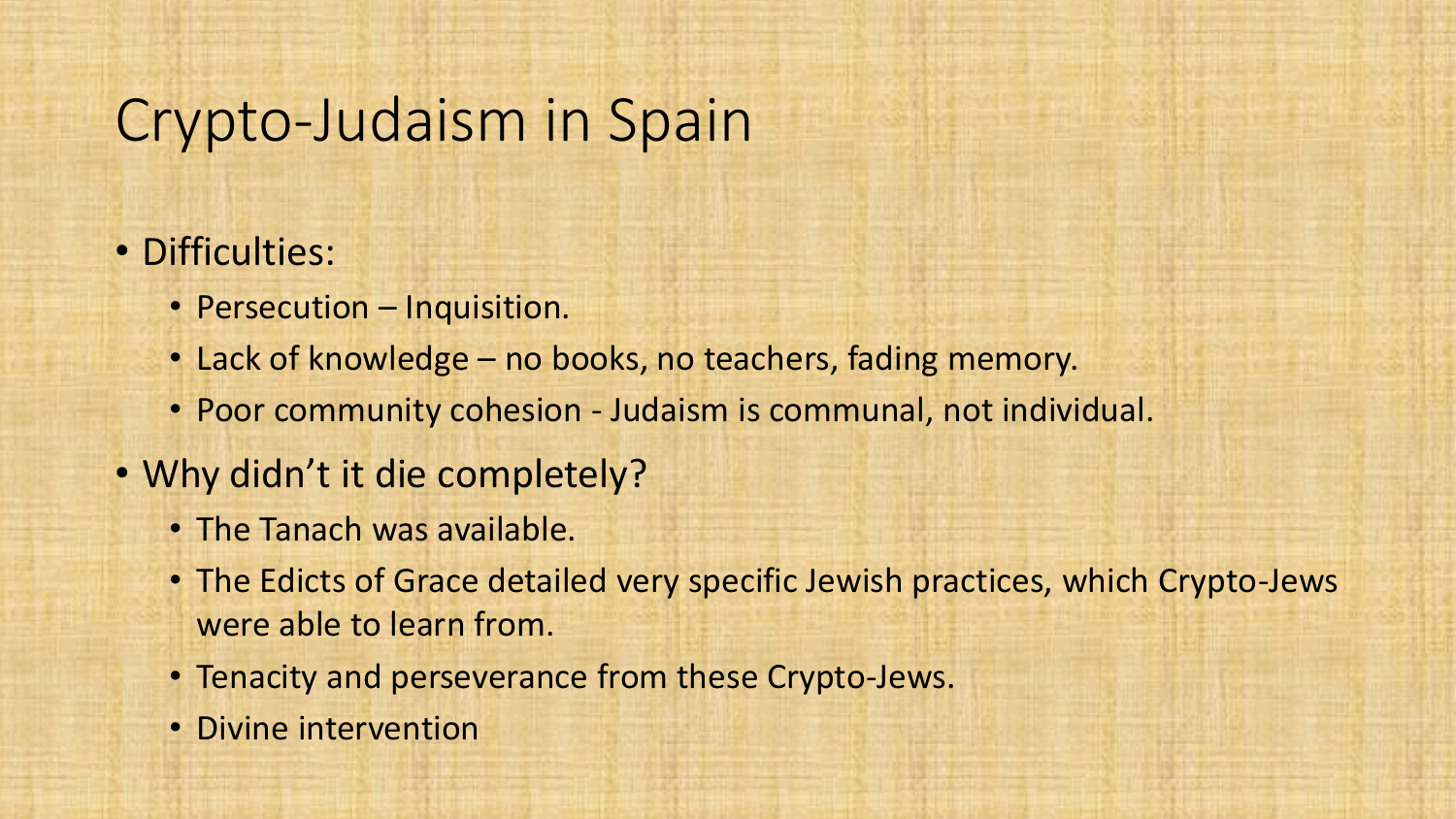# Crypto Jews in the colonies

- By far the strongest presence was in New Spain (Mexico) and Brazil.
- Some in Peru and Colombia. Both countries had inquisitions.
- Very few elsewhere.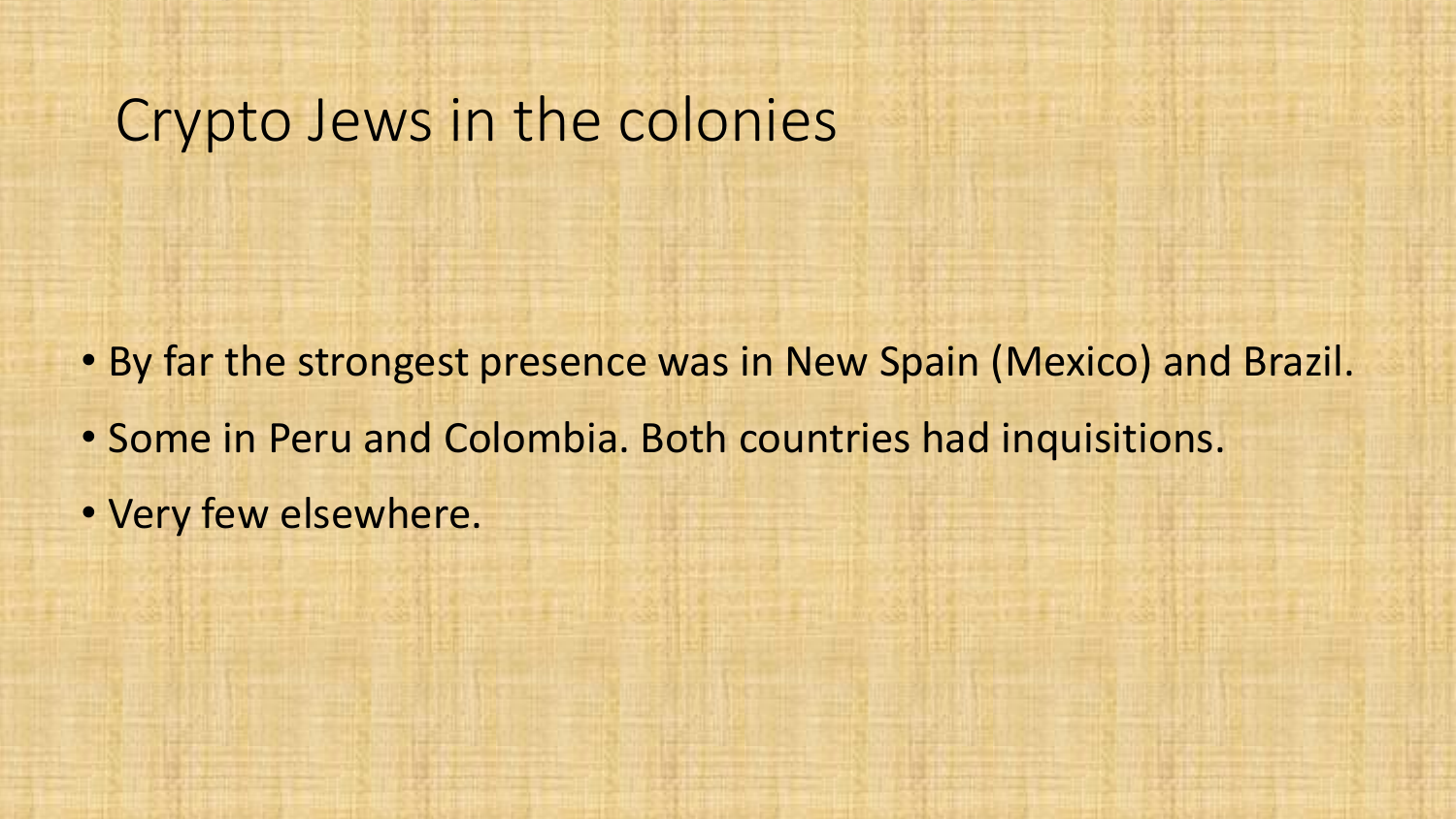## Crypto Jews in the colonies - Brazil

- Arrived as soon as the Portuguese claimed Brazil in 1500.
- Portugal occasionally encouraged New Christians to immigrate.
- No inquisition in Brazil, but bishops could send suspects to Portugal for trial (who would, ironically, send them back as "punishment").
- New Christians were wealthy and powerful. Owned sugar plantations, slaves, large lands.
- Inquisitorial activity increased from 1570-1630, though only a minority was for Judaising.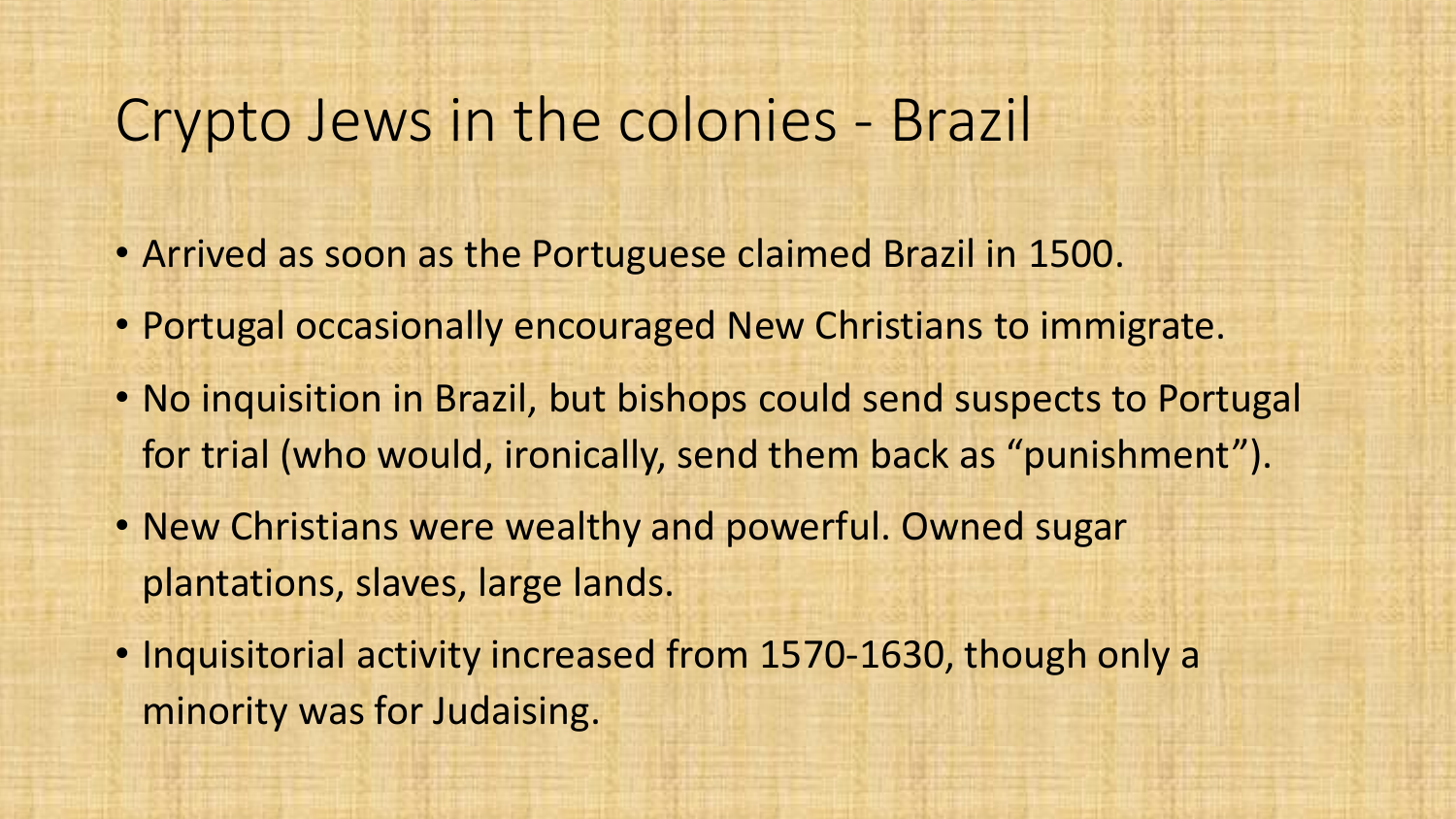## Crypto Jews in the colonies - Brazil

- Dutch conquered North-East Brazil in 1630, and held it until 1654.
- They were tolerant of Jews, hence Jews "came out of the closet."
- Open Jewish practice for those 24 years.
- First synagogue in the Americas in Recife 1636, first rabbi in the Americas Rabbi Isaac Aboab da Fonseca in 1641.
- At the peak, several thousand Jews in the territory, about half the European population. Jews from elsewhere (Holland and Ottoman Empire) immigrated to Brazil.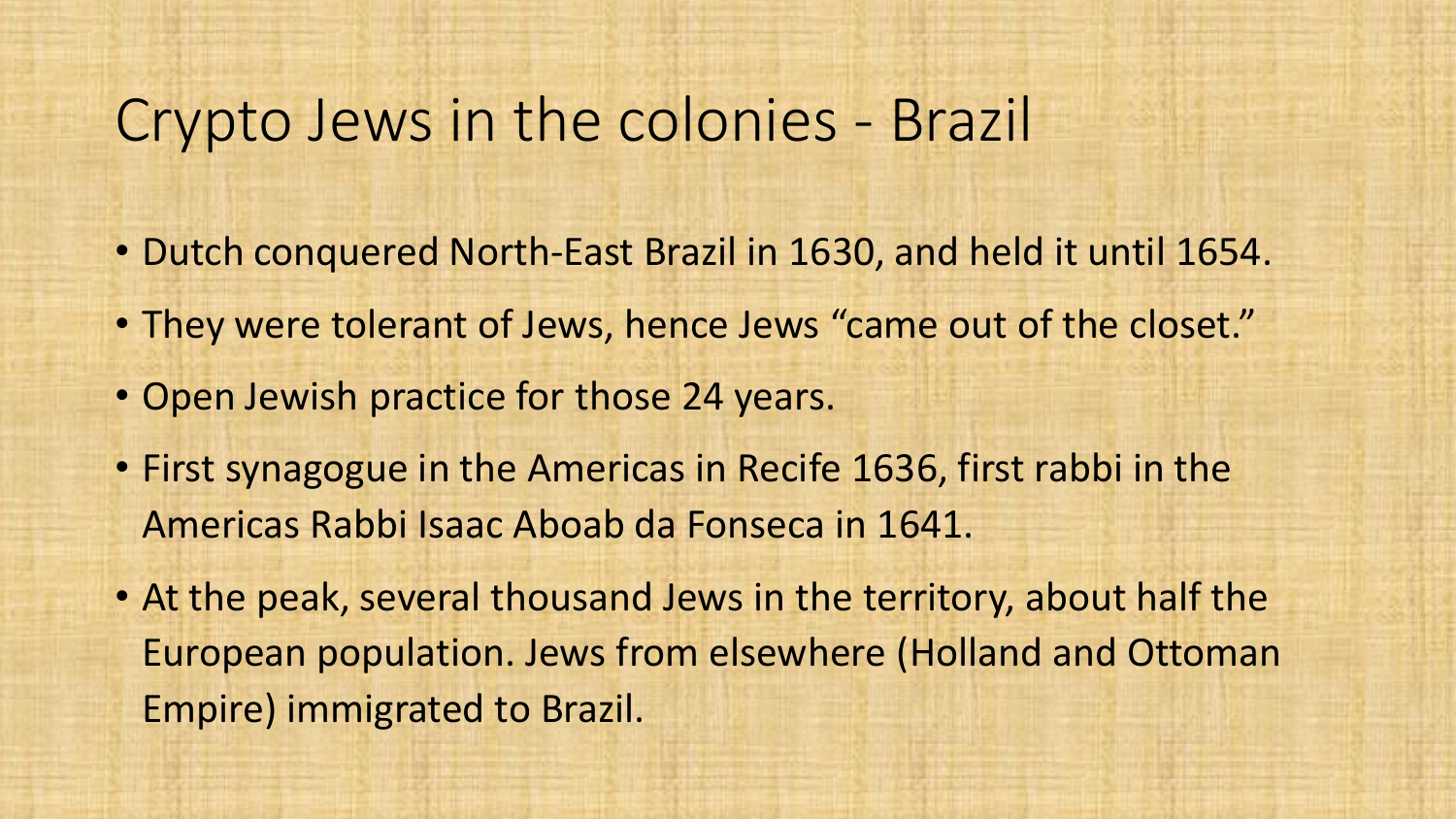## Crypto Jews in the colonies - Brazil

- When the Dutch were expelled in 1654, they secured 3 months for their Jews to make arrangements.
- Most Jews emigrated with the Dutch.
- Those left behind went underground again, though the community never recovered. Mass assimilation.
- Crypto-Judaism was effectively suppressed when the inquisitorial activity officially ended in 1773.
- However, "bnei anusim," are coming forward today.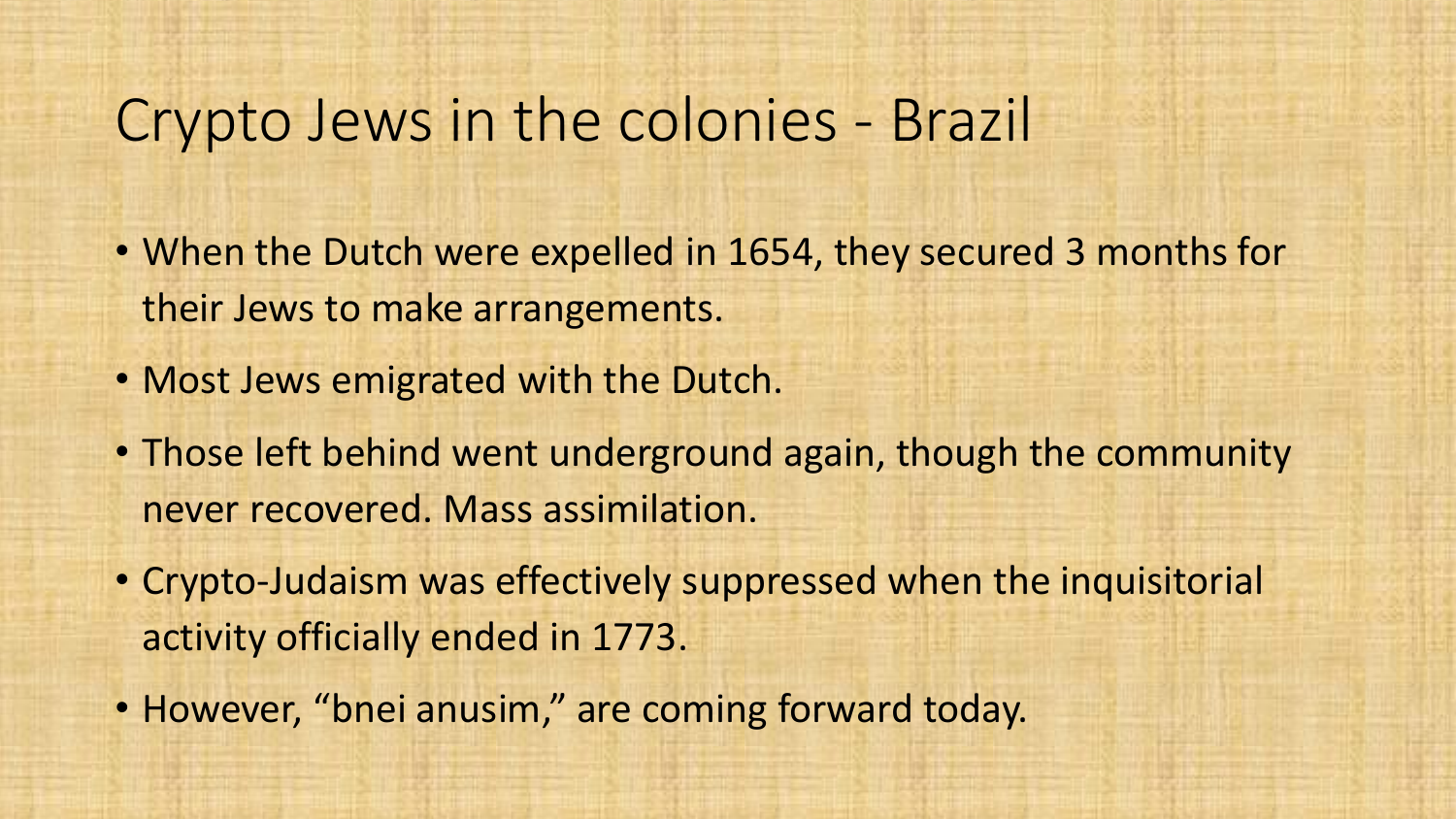## Crypto Jews in the colonies - Mexico

- Though officially excluded, New Christians came to Mexico in the 1500s for economic opportunities (slaves, land, gold, silver).
- Mexican Inquisition established in 1571, ended in 1820.
- Intense persecutions from 1570s until c1600, then again in 1640s.
- In the period from c1600-1640, Crypto-Judaism experienced it's most successful period in any Latin community. Due to a relative lull in inquisitorial activity. From 1650 onwards, declined.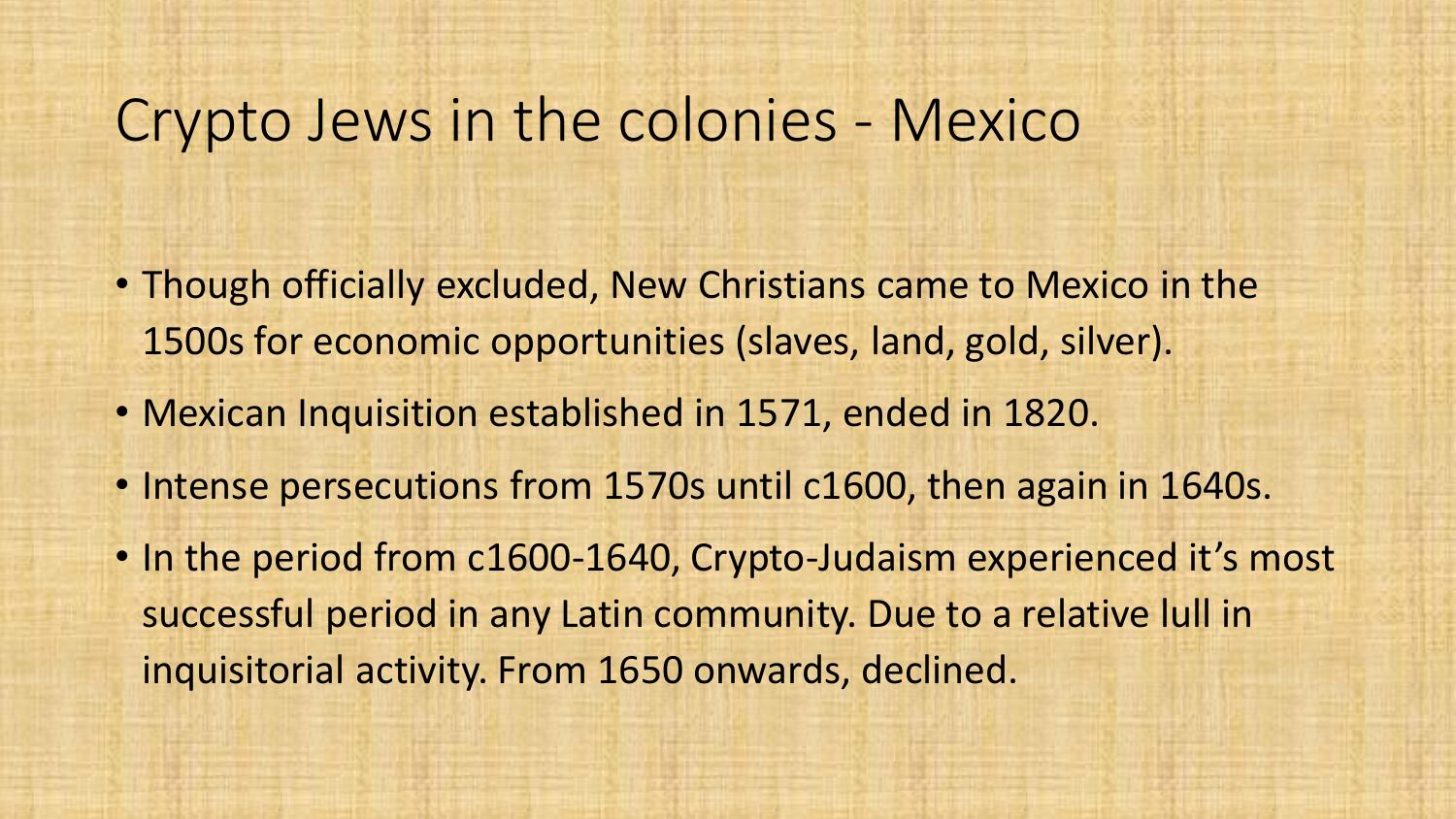## Crypto Jews in the colonies - Mexico

- Crypto-Jews were relatively open in the "heyday period."
- Mexico received immigrants, not only New Christians from other Latin countries, but also from places where Judaism was only practiced.
- Community was refreshed.
- Tight and well organised social networks, particularly in cities.
- Relatively wealthy: were merchants, artisans, sometimes military
- A flourishing on Crypto-Judaism, with interesting syncretism.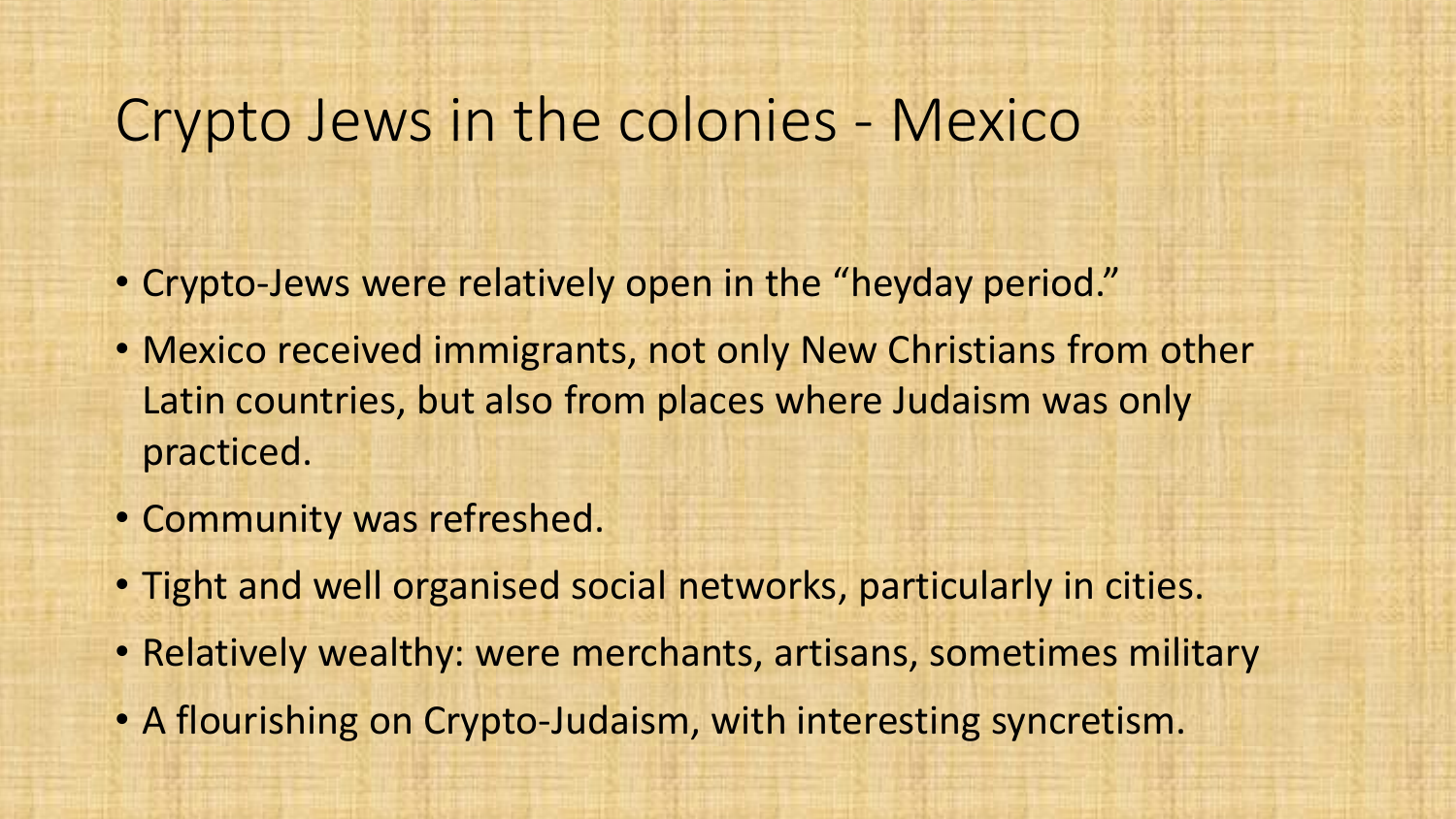## Crypto Jews in the colonies - Mexico

- Passover: no bread in week before Easter, used corn tortillas.
- Kiddush: no wine, but drank chocolate.
- Communal meals were held at "safe houses," for the Shabbat and festivals.
- Catholic beliefs in purgatory, veneration of saints and icons appear.
- Festival of Santa Esterica.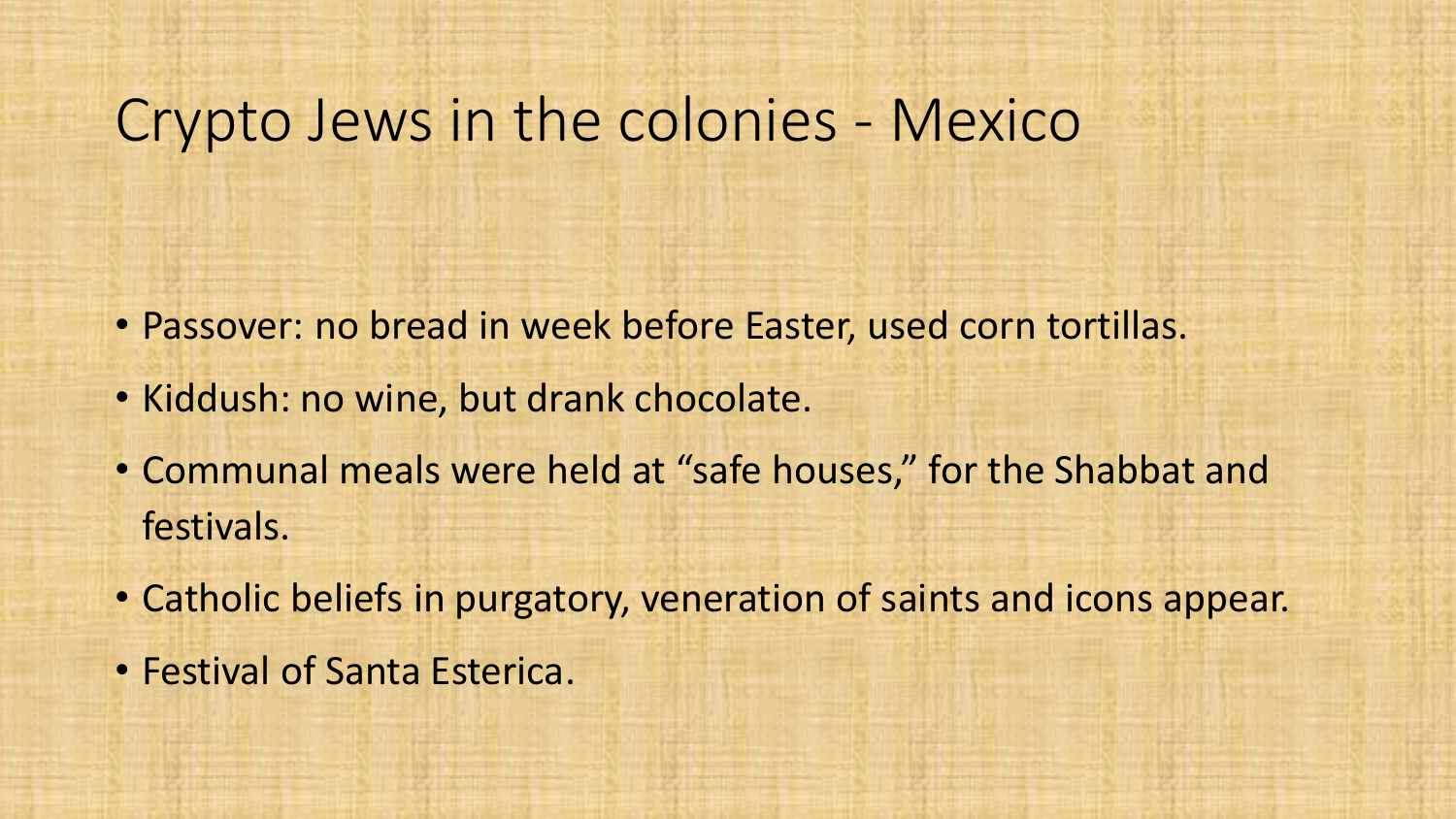## Crypto Jews in the colonies

- By the end of the 18<sup>th</sup> century, most Crypto-Jewish movements were either extinguished or heavily suppressed.
- We don't hear from them much in the 19<sup>th</sup> century.
- We will discuss the history of Judaism in these countries from the 18<sup>th</sup> century onwards including the modern re-awakening next week.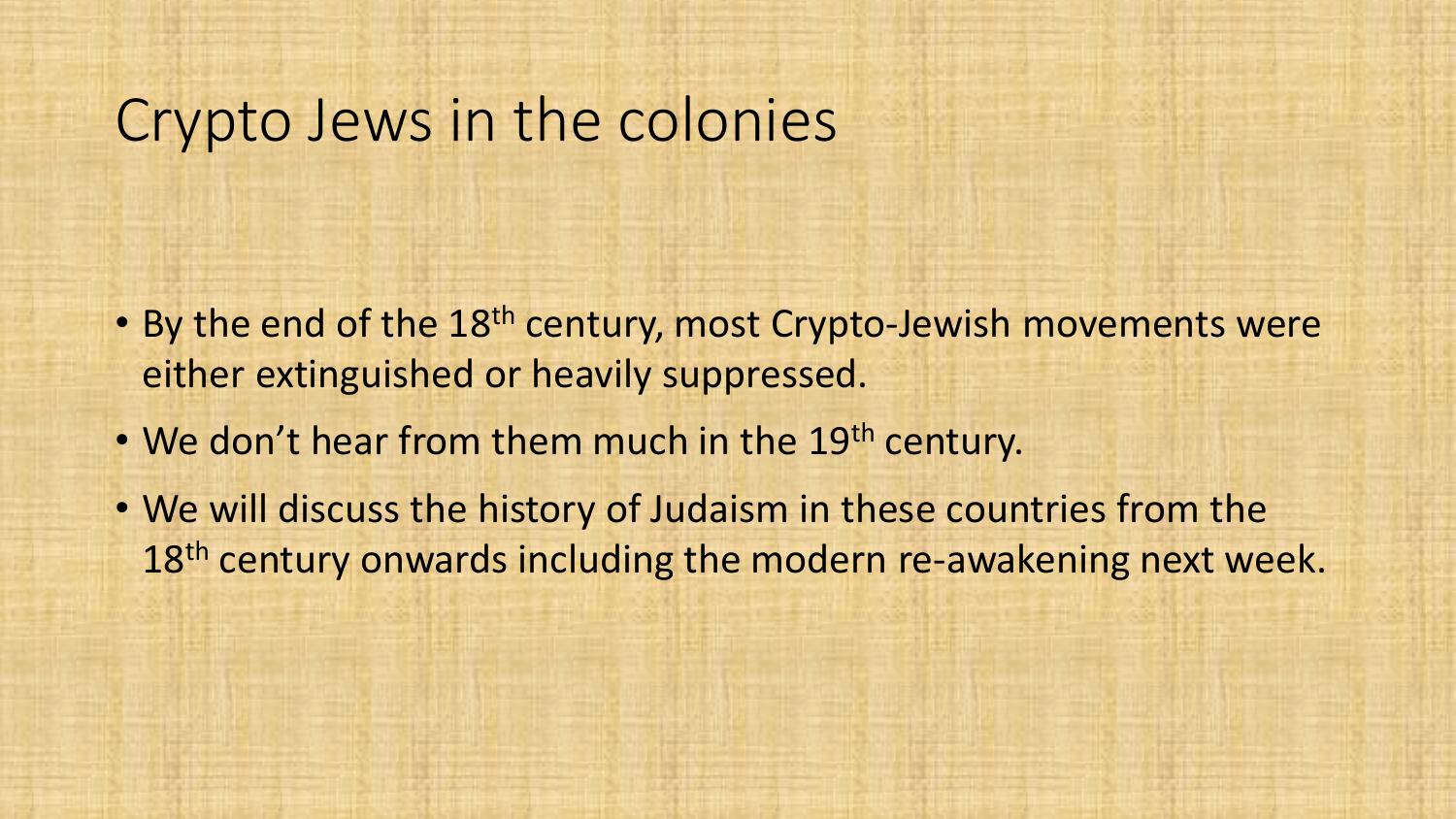- Luis de Carvajal came to Mexico in 1567 and became a renowned conquistador. He brought over his extended family in 1580.
- He was a devout Catholic, but his family were Crypto-Jews, including his nephew, called Luis de Carvajal the Younger.
- Was arrested for Judaizing in 1589, was reconciled, then arrested again and burnt in 1596, with his mother and three sisters.
- "The Younger" was the leader of the Crypto-Jewish community and is autobiography is still extant.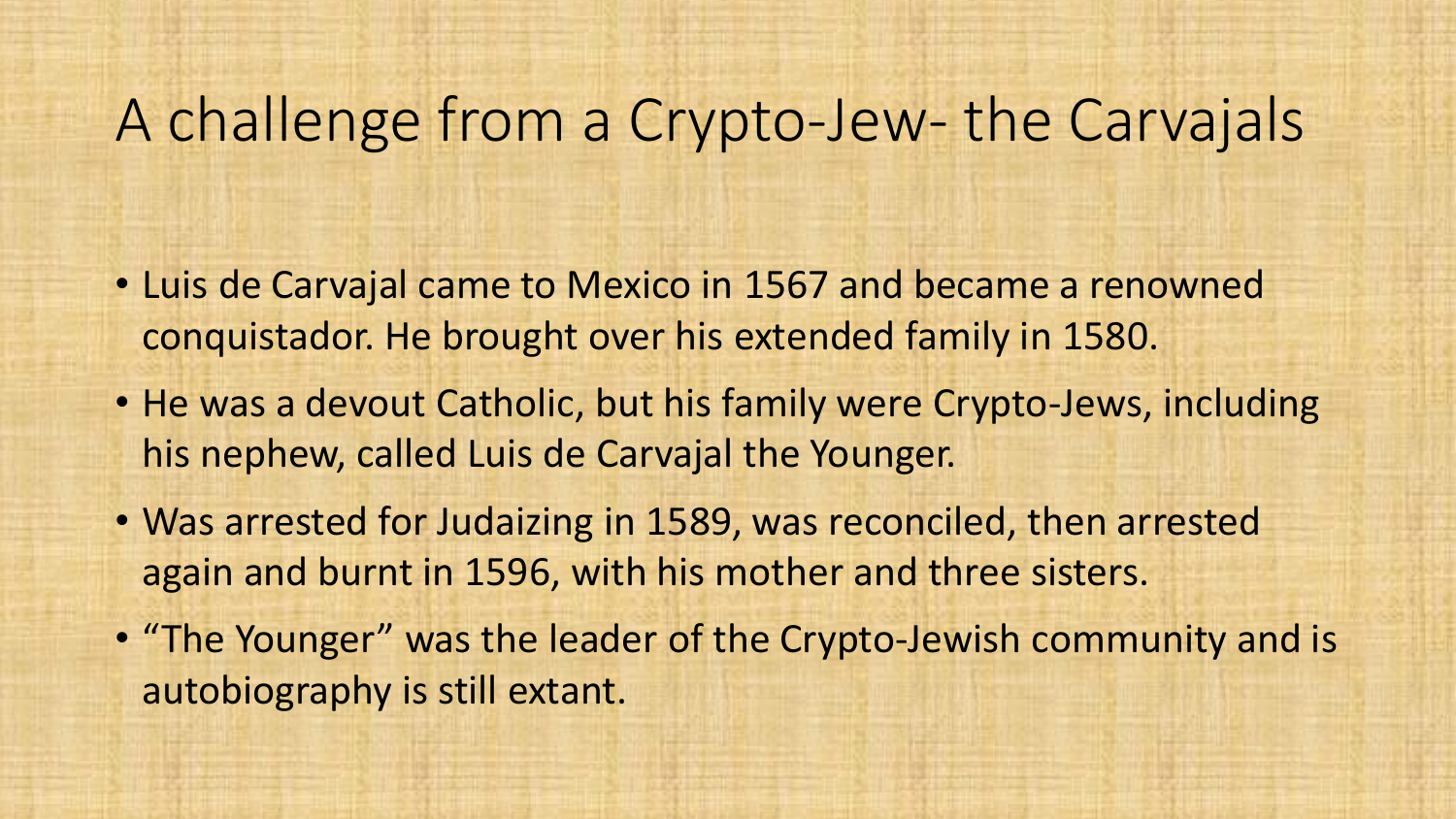- His memoirs show his dedication to serving his community and his courage in sharing what he believed to everyone.
- Also describes his travels around Mexico, where he would encourage, pray for people and teach them about Crypto-Judaism.
- He would describe how various Scriptures would give him strength and also convict him.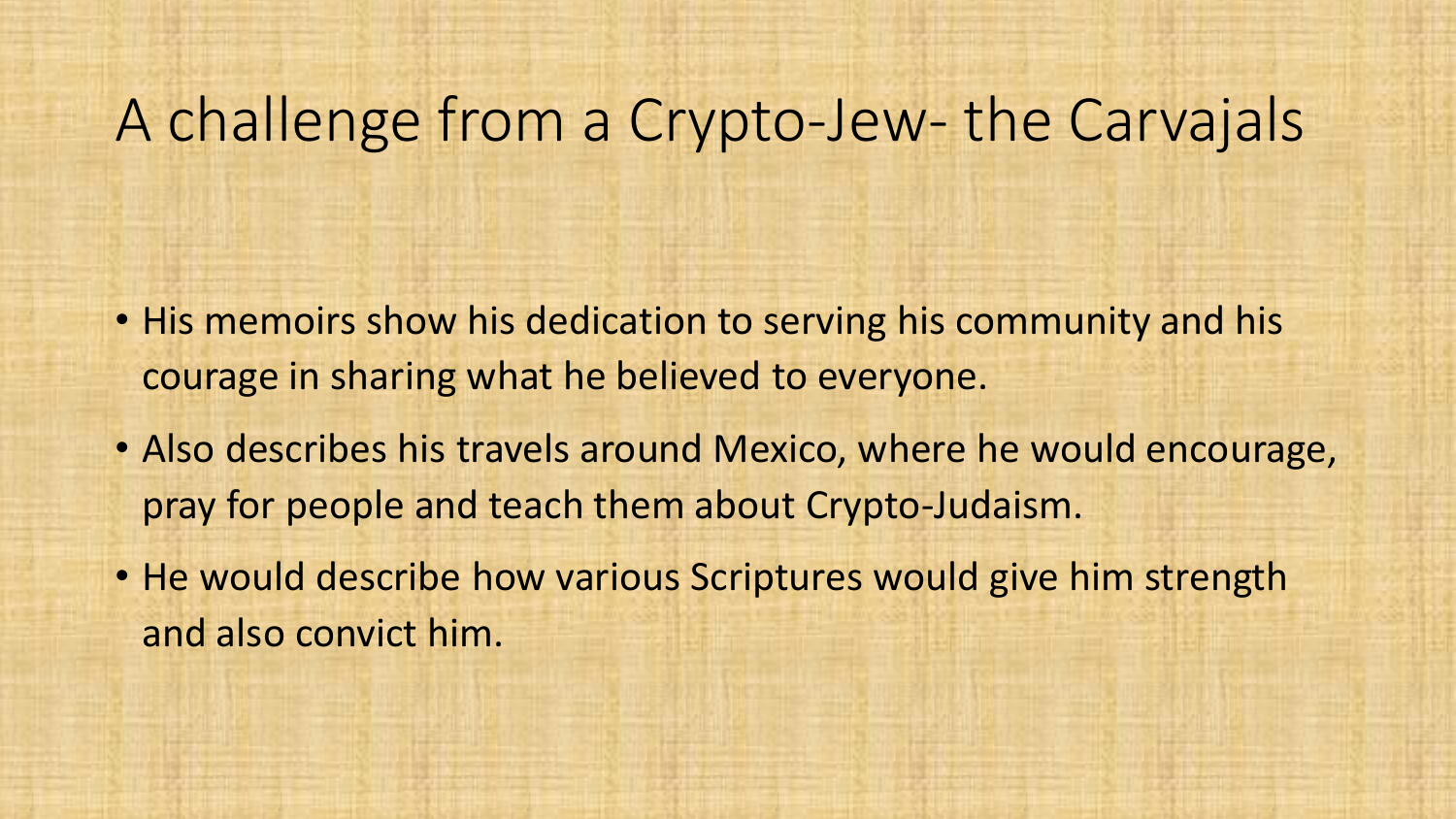- Even though it was very risky, he was convicted to obey:
	- *"Any uncircumcised male who is not circumcised in the flesh of his foreskin shall be cut off from his people; he has broken my covenant." (Genesis 17:14)*
- After reading this as a teenager, he talks about the incredible conviction he felt to obey G-d as he knew how, and he circumcised himself.
- A great example to obey Him, even when it is dangerous in this world.
	- *"When I am afraid, I put my trust in you." (Psalm 56:3)*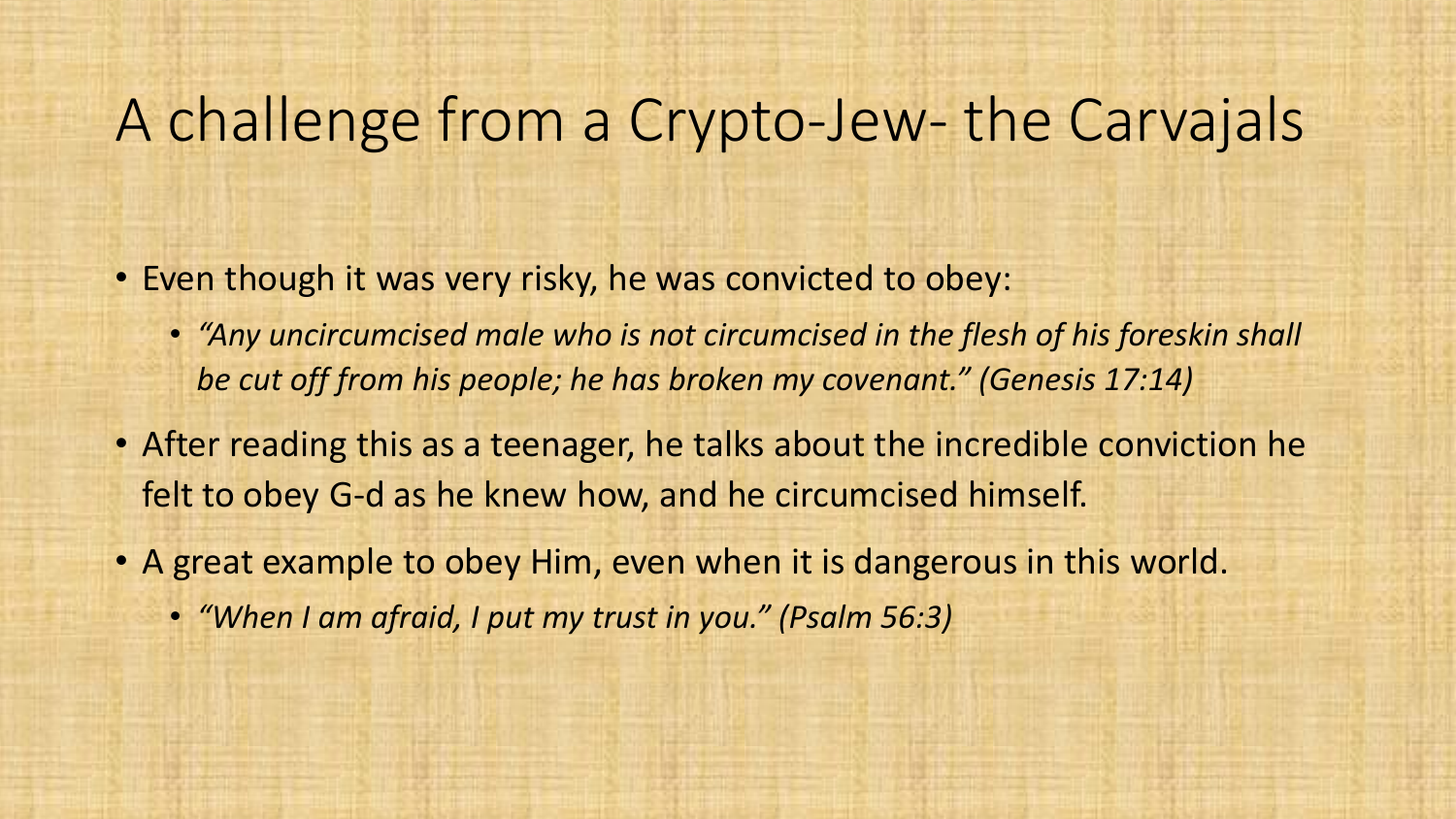- Carvajal travelled widely, preaching and educating wherever he went. His perseverance in serving his community, cannot be overstated. Without meaning to, he followed the example of the Apostle Paul.
	- *"When they had preached the gospel to that city and had made many disciples, they returned to Lystra and to Iconium and to Antioch, strengthening the souls of the disciples, encouraging them to continue in the faith, and saying that through many tribulations we must enter the kingdom of God. And when they had appointed elders for them in every church, with prayer and fasting they committed them to the Lord in whom they had believed." (Acts 14:21-23)*